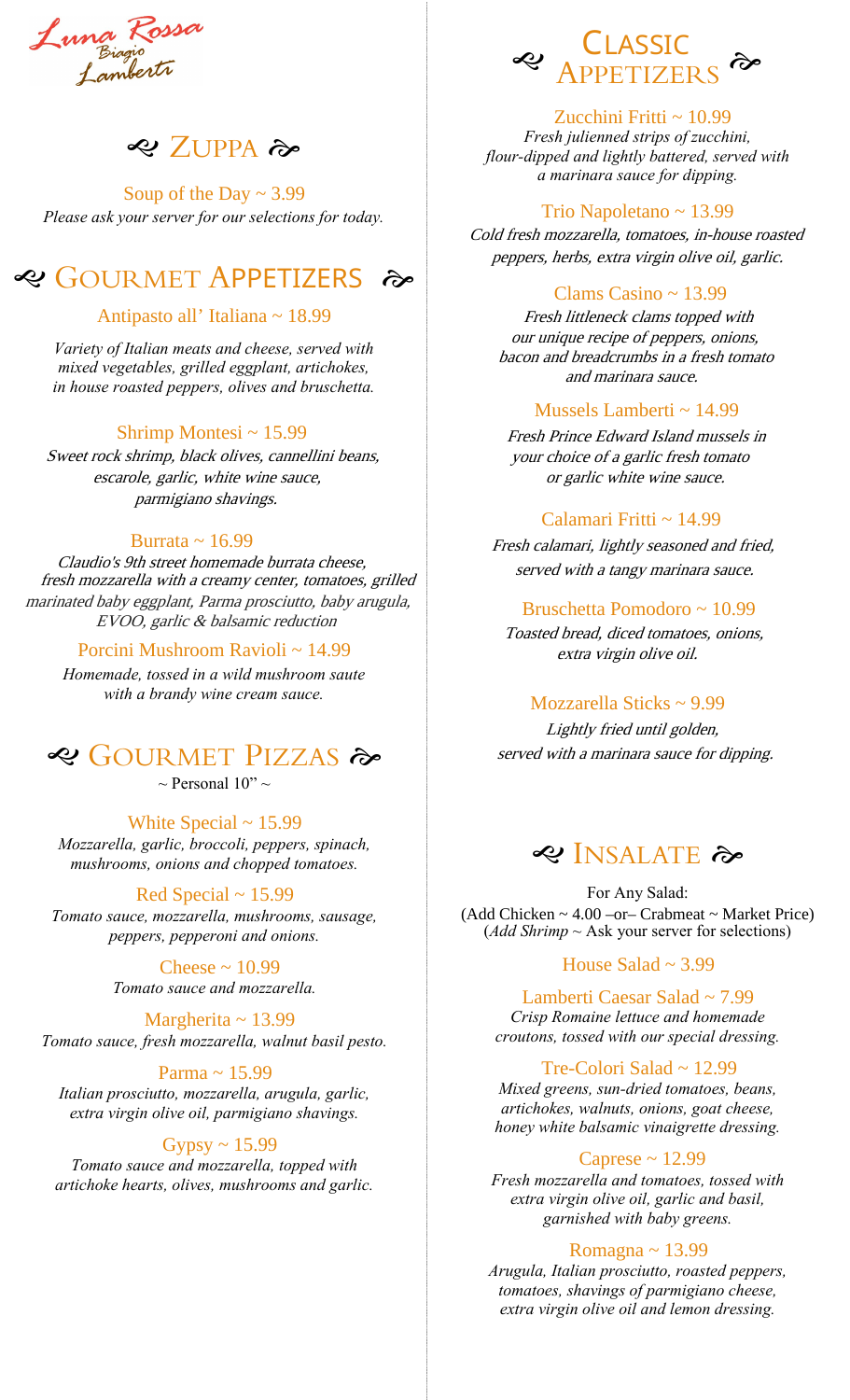## *Luna Rossa Biagio Lamberti*

# **CUCINA ITALIANA**

#### **All entrees are served with your choice of soup or salad. To substitute with Caesar, add 3.29.**

#### Cannelloni Verdi ~ 13.99

*Angelina's homemade spinach and ricotta cheese cannelloni, topped with a blush cream sauce and provolone cheese.*

#### Lasagna ~ 22.99

*Homemade and layered with ground veal, pork and beef, sausage and sliced meatballs with ricotta and mozzarella cheese, topped with marinara.*

#### Eggplant Parmigiana ~ 11.99

Italian eggplant egg batter dipped and lightly fried, topped with marinara sauce and mozzarella cheese and served with capellini.

#### Sausage & Peppers ~ 12.99

Italian sweet sausage sautéed in a white wine, fresh tomato sauce with sweet peppers, tossed with penne pasta.

# **CLASSIC PASTA DISHES**

*All pasta dishes are served with your choice of: Capellini, Spaghetti, Linguine, Fettuccine, Penne or substitute with one of the following for an additional charge:*  Ravioli, Cheese Tortellini, Whole Wheat Pasta, Gluten-Free Penne or Handmade Potato Gnocchi ~ 4.00, **All pastas are served with your choice of soup or salad. To substitute with Caesar, add 3.29.** Add Chicken ~ 4.00, Add Meatballs or Sausage ~ 3.99, Add Shrimp or Crabmeat ~ Market Price

#### Classic Sauce ~ 11.99

Our famous marinara sauce.

#### Bolognese  $\sim$  12.99

Ground veal and pork sautéed with onions, carrots and basil in a marinara sauce.

#### Monte Rosa ~ 13.99

Fresh tomatoes sautéed in a brandy wine, pink cream sauce with spinach, topped with mozzarella cheese.

#### Primavera ~ 12.99

Seasonal vegetables and tomatoes sautéed in olive oil with a touch of marinara sauce.

#### Vodka ~ 13.99

Cream sauce, fresh tomatoes, sun-dried tomatoes with a touch of marinara sauce.

#### Garlic and Oil  $\sim$  11.99

Sautéed with roasted garlic, scallions, a touch of fresh tomatoes and extra virgin olive oil.

# **LAMBERTI'S LUNCHTIME PANINI**

*All panini are served on homemade bread with french fries.*

# Frizzante ~ 9.99 Roast Pork ~ 10.99

Fresh broccoli, chicken and tomatoes sautéed in olive oil, white wine sauce. Topped with mozzarella.

#### SBLT ~ 12.99

Pan-seared salmon, layered with smoked bacon, lettuce, tomato and mayonnaise.

Sautéed in a demi-glace, marsala sauce and topped with provolone cheese.

#### Parma ~ 10.99

Fresh mozzarella, arugula, Italian prosciutto, marinated eggplant.

# **LAMBERTI'S LUNCHTIME SANDWICHES**

#### *All sandwiches are served with french fries.*

Parmigiana ~ *Choose one of the following to be served parmigiana style:*  Chicken, Meatball, Sausage or Eggplant ~ 8.99 For Veal ~ 9.99



# <ce CHEESESTEAKS →



*Beef and cheese. Beef, provolone, broccoli rabe. Beef, cheese, lettuce,*   $Classica \sim 8.99$  Casareccia ~ 10.99 Italiana ~ 9.99

*tomato, onions.*